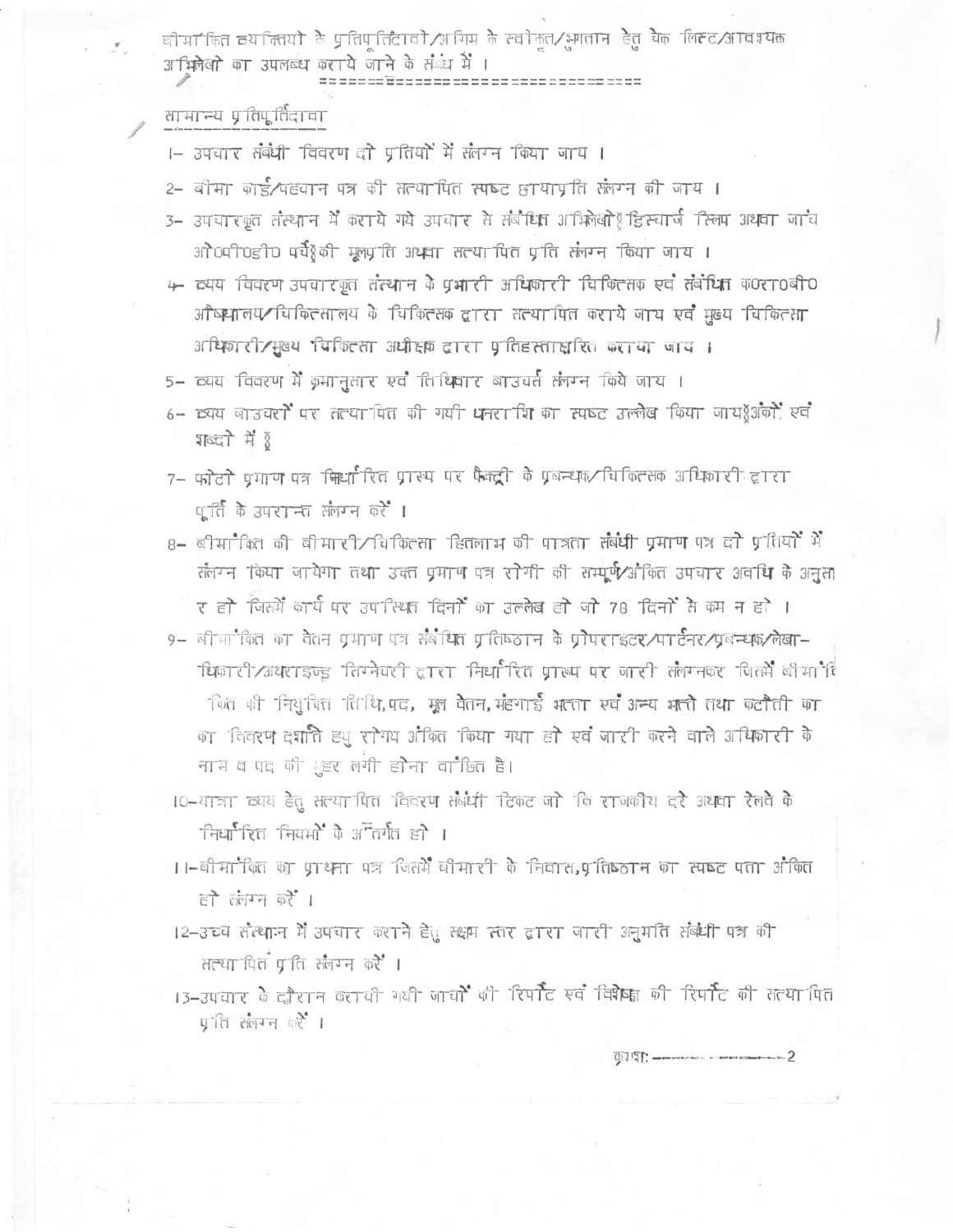14-सच्य के बाहर अचार कराये जाने पर निना अनुमति के भुगतान करने का दाधित्व राज्य तरकार का नहीं होगा ।

- 15-निर्धारित फोटो प्रयाण पक लेगन और जिसमें बीमा किंत/रोगी की फोटो सत्या पित करने वाले नियोजता एवं अधिर्णलय के चिकित्सा अधिकारी के नाम,पदनाम स्पष्ट रूप से अंकित ह हो अथवा महर लगी हो तथा प्रमाण पत्र की समस्त प्रविष्टियां/विवरण पूर्ण कर दावे के ताथ तैलम् करें ।
- 16-आकड्रिकता की दशा में प्राइवेट संस्थान में कराये गये उपचार हेतु भार्ती की सूचना 72 घंटे के अन्दर बीमानेकित ने संबंधित औषधालय को दी गयी अथवा नहीं का पूर्ण विवरण का उल्लेख करें तथा प्रभारी विकित्सा अधिकारी के सत्यापन की आख्या संलग्न हो तथा समस्त अभिलेखों का अंकन डाक था डिस्पैय राजिस्टर में होना चा बियें ।

17-तैंबंधित प्रतिपूर्ति दावा तैबंधित उपचार अपधि का पृथमबार प्रेतुत किया जा रहा है उक्त 3 आश्रम का बीमानेकित को धोषणा पत्र एवं अगलारण अधिकारी द्वारा तत्यापित किया जाय। 18-औषधियां स्थानीय क्यू द्वारा उपलब्ध नहीं करायी गयी है तथा द्वावे के साथ स्लग्न व्यय वाउचत में फूटानेक तथा खाना पितार्थ का मूल्य सम्मिलित नहीं है का प्रमाण पत्र सोजन किया जाय।

19-सोगी की बीमानेंकित व्यक्ति के उपर आख़ित होने का घोषणा पत्र संलम्न करें 1 20–दूसरे प्रदेश में जाने पर बीमानेकित को अपनी फैक्ट्री∕संस्थान से प्रार्मत0–105 लेकर जाना

होगा तथा कारा0ी अपेजना के औष्यालयों/विकित्सालय को सूचित/स्वीकृति लेनी होगी 21-उपयार प्राप्तकर्ता परिवार सदस्य का नाम बीभा कार्ड पर अवश्य होना चाहिये । 22-दूसरे प्रदेश में बामानित को उपचार प्रान्त करने हेतु उक्त प्रदेश के कर्मचारी राज्य बीमा औष्धालय/चिकित्सालय में पंजीकरण कराया जाना अनिवार्य होगा ।

23-बी मांकित व्यक्ति को अपना प्रतिपूर्तिदाया एक वर्ष के अन्दर प्रतित करना अनिवार्य है

जिसका उल्लेख क0रा0बी0येडिकल मनुवल-330 के उपनियम-क838 के अन्तर्गत किया गया है। अग्रिम स्वीकृति हेतु दावा प्रस्तुत करने हेतु 

उपरोक्ति संस्थु अनोक-2, 3, 7, 8, 9, 11, 13 का अनुपालन करते हुये उपचारकृत संस्थान दारा निर्गत अनुमानित ट्यय संस्थान के निर्देश∕ चिकित्सा अधीक्षक द्वारा प्रतिहस्ताक्षरित एवं बीमा कित/रोगी की फोटो उपचारकूत चिकित्सक द्वारा सत्या पित होना आचश्यक है तथा स्वीकृत अग्रिम का समायोजन विवरणे सत्या पित बाउचरों सहित उपचार स्थाप्त होने के 30 दिनों के अन्दर प्रस्तु करने के संबंध में नियो क्ता/बीमा कित द्वारा धोषणा पत्र संलम्ब होना वीति है।

बीमा कित की मूल्यु की दशा में 

बीमा किंत के उत्तरा धिकारी द्वारा दावा प्रस्तुत करने पर